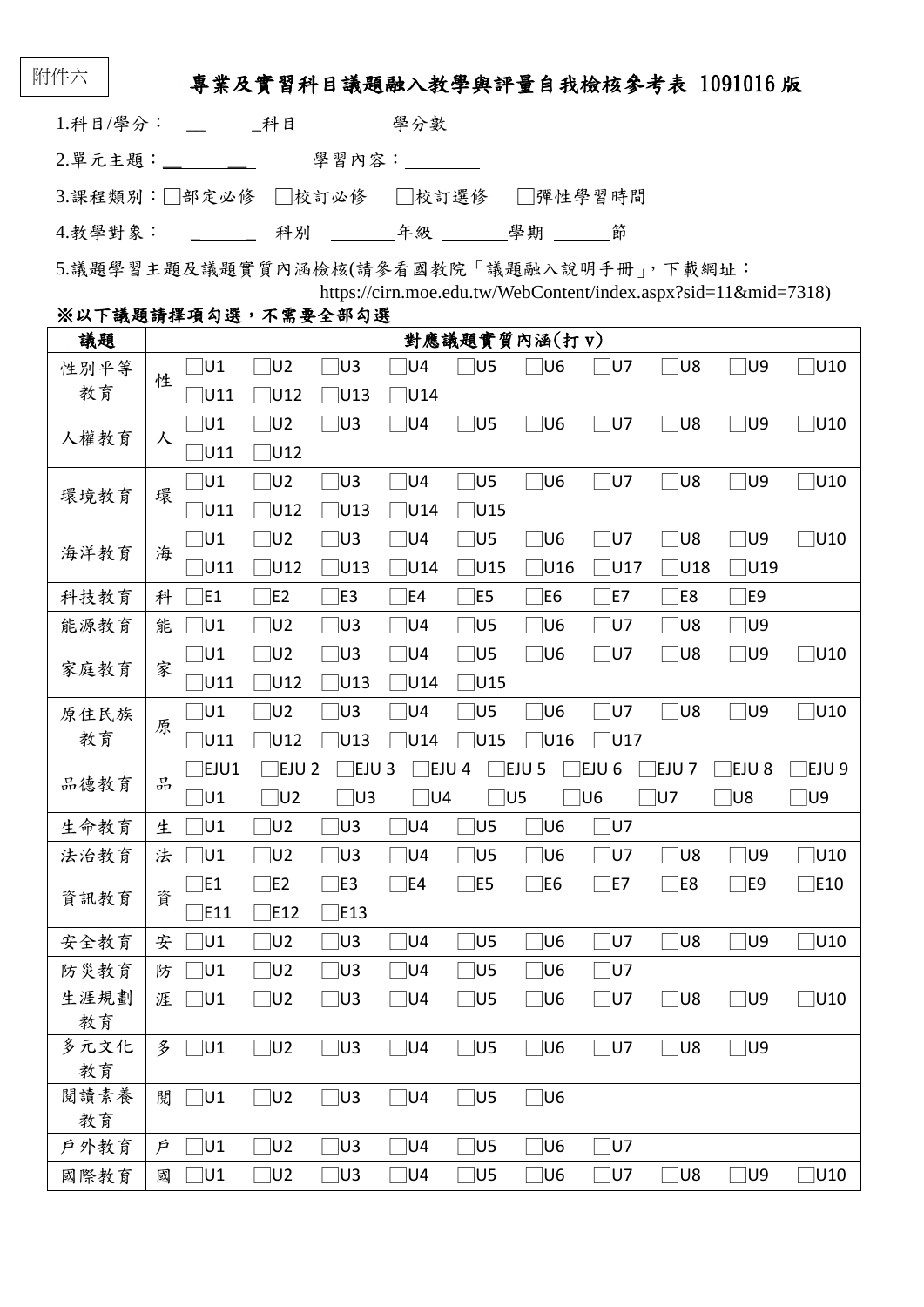## 專業及實習科目議題融入教學與評量自我檢核參考表(示例)

| 2.單元主題: 10-1 Engine Oil 引擎機油             |  |  |  |  | 學習內容: Conversation 1 The cars must be recalled |  |
|------------------------------------------|--|--|--|--|------------------------------------------------|--|
| 3.課程類別:□部定必修 □校訂必修 ■校訂選修 □彈性學習時間         |  |  |  |  |                                                |  |
| 4.教學對象: _汽車科_ 科別 _ 二 年級 _ 下 _ 學期 _ 1 _ 節 |  |  |  |  |                                                |  |
|                                          |  |  |  |  |                                                |  |

5.議題學習主題及議題實質內涵檢核(請參看國教院「議題融入說明手冊」,下載網址: https://cirn.moe.edu.tw/WebContent/index.aspx?sid=11&mid=7318) ※以下議題請擇項勾選,不需要全部勾選

#### 議題 │ | | | | | | | | | 對應議題實質內涵(打 v 或填■) 性別平等 ·ハ | 寸 | 性<br>教育 | □U1 □U2 □U3 □U4 □U5 □U6 □U7 □U8 □U9 □U10 □U11 □U12 □U13 □U14 人權教育 | 人 □U1 □U2 □U3 □U4 □U5 □U6 □U7 □U8 □U9 □U10  $\overline{\bigcup}$ U11  $\overline{\bigcup}$ U12 環境教育 | 環 □U1 □U2 □U3 □U4 □U5 □U6 □U7 □U8 □U9 □U10  $\neg$ U11  $\neg$ U12  $\neg$ U13  $\neg$ U14  $\neg$ U15 海洋教育 海 □U1 □U2 □U3 □U4 □U5 □U6 □U7 □U8 □U9 □U10 □U11 □U12 □U13 □U14 □U15 □U16 □U17 □U18 □U19 科技教育 | 科 □E1 □E2 □E3 □E4 □E5 □E6 □E7 □E8 □E9 能源教育│能 □U1 □U2 □U3 □U4 □U5 □U6 □U7 □U8 □U9 家庭教育 家 □U1 □U2 □U3 □U4 □U5 □U6 □U7 □U8 □U9 □U10 □U11 □U12 □U13 □U14 □U15 原住民族 一八, 原 □U1 □U2 □U3 □U4 □U5 □U6 □U7 □U8 □U9 □U10 □U11 □U12 □U13 □U14 □U15 □U16 □U17 品德教育 品 □EJU1 □EJU 2 □EJU 3 □EJU 4 □EJU 5 □EJU 6 □EJU 7 □EJU 8 □EJU 9 □U1 □U2 □U3 ■U4 ■U5 □U6 □U7 □U8 □U9 生命教育│生 □U1 □U2 □U3 □U4 □U5 □U6 □U7 法治教育│法 □U1 □U2 □U3 □U4 □U5 □U6 □U7 □U8 □U9 □U10 資訊教育 資 □E1 □E2 □E3 □E4 □E5 □E6 □E7 □E8 □E9 □E10  $\Box$ E11  $\Box$ E12  $\Box$ E13 安全教育│安 □U1 □U2 □U3 □U4 □U5 □U6 □U7 □U8 □U9 □U10 防災教育 | 防 □U1 □U2 □U3 □U4 □U5 □U6 □U7 生涯規劃 教育 涯 □U1 □U2 □U3 □U4 □U5 □U6 □U7 □U8 □U9 □U10 多元文化 教育 多 □U1 □U2 □U3 □U4 □U5 □U6 □U7 □U8 □U9 閱讀素養 教育 閲 □U1 □U2 □U3 □U4 □U5 □U6  $\overline{P}$  外教育 │  $\overline{P}$  □U1 □U2 □U3 □U4 □U5 □U6 □U7 國際教育│國 □U1 □U2 □U3 □U4 □U5 □U6 □U7 □U8 □U9 □U10